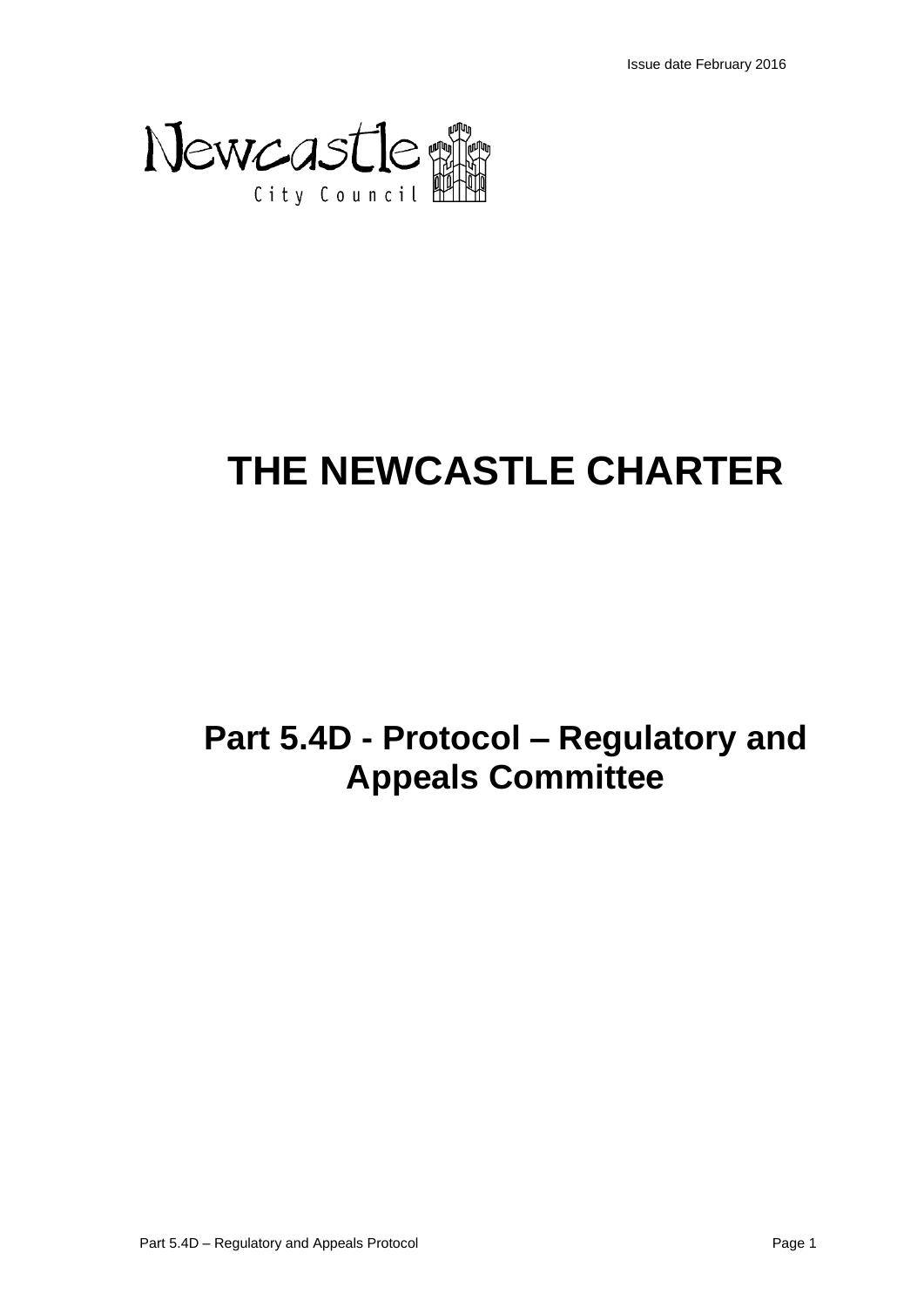## **Notes:-**

**This constitutes a local protocol breach of which will constitute a breach of paragraph 6 of the Code of Conduct for Members at part 5.2A.**

It also has to be read in conjunction with:

Protocol - Member/Officer Relations. (Part 5.4A of the Newcastle Charter).

## **Authorisation**

This amended protocol was approved by City Council on 25 May 2005, replacing the protocol approved by City Council on 2 July 2003, which was originally referred to as a "Licensing Protocol".

As a result of the decision of City Council to change the name of Licensing Committee to Regulatory Committee, the Protocol was amended to reflect that change. Minor changes were made in 2008 to reflect the revised Members' Code of Conduct.

Further changes were made in 2011 to reflect the decision of City Council to (i) change the name of Regulatory Committee to Regulatory and Appeals Committee and (ii) amend its terms of reference.

Further changes have been made in 2012 to reflect the new Members' Code of Conduct and up to date legislation.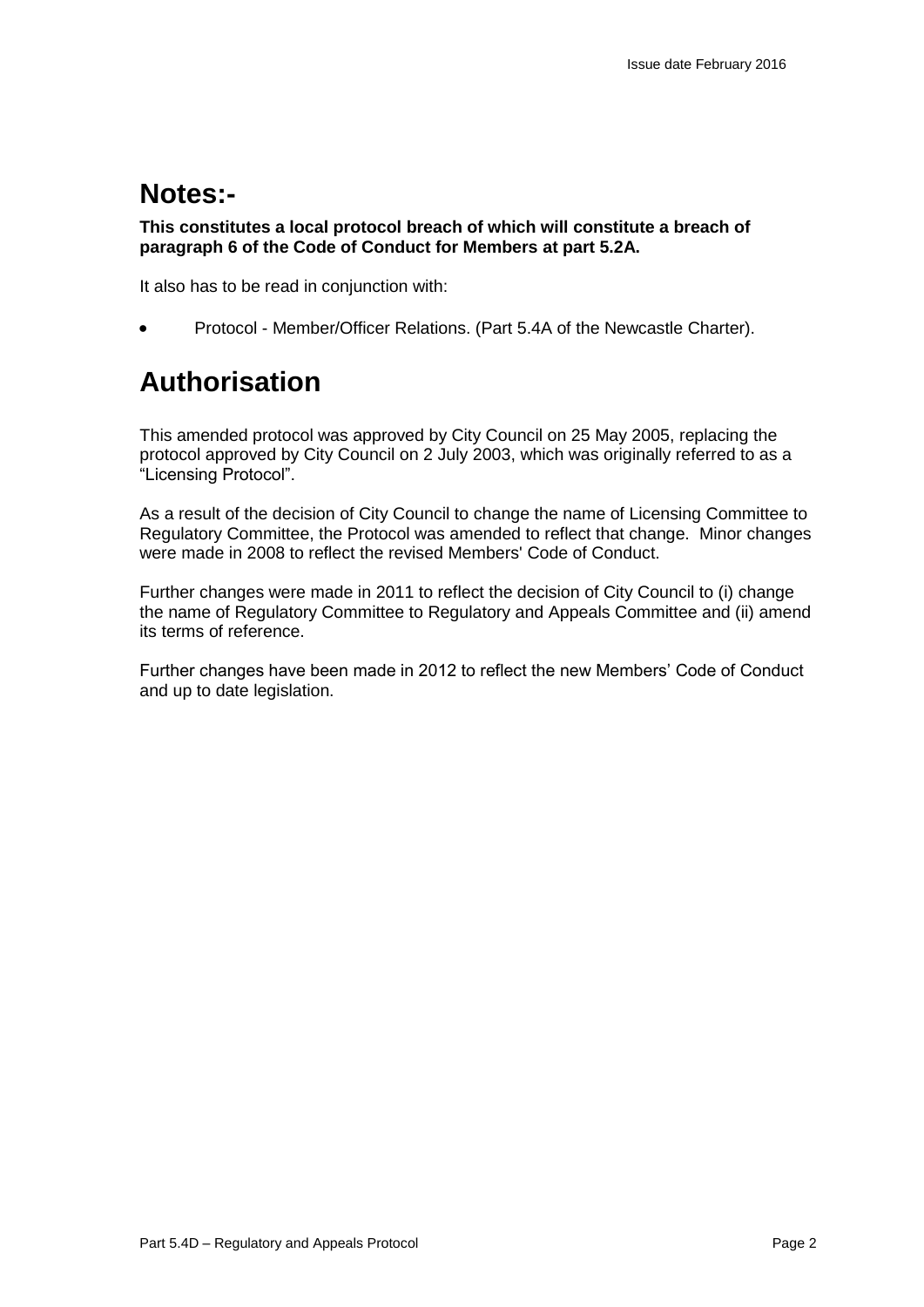## **CITY OF NEWCASTLE UPON TYNE**

## **PROTOCOL- REGULATORY AND APPEALS COMMITTEE**

This Protocol sets out principles to guide members and officers in determining licensing applications and making other decisions within the terms of reference of Regulatory and Appeals Committee (so far as they relate to licensing.)

Although it is of particular relevance to members of Regulatory and Appeals Committee, **it applies to all members of the Council who may become involved in licensing matters**. It will be distributed annually to all members of the Council.

Officers participating in the Regulatory and Appeals Committee process must comply with the Employees Code of Conduct (Part 5.2C of the Newcastle Charter)

Copies will be available for the public in the Regulatory Services and Public Protection Division, the Democratic Services Division and public libraries. A copy will also be available on the Council's internet site.

Note:

On 25 May 2011, the Council amended the Committee's terms of reference to include matters dealt with previously by various appeal panels and renamed the Committee "Regulatory and Appeals Committee"

This Protocol relates mainly to the Committee's licensing functions.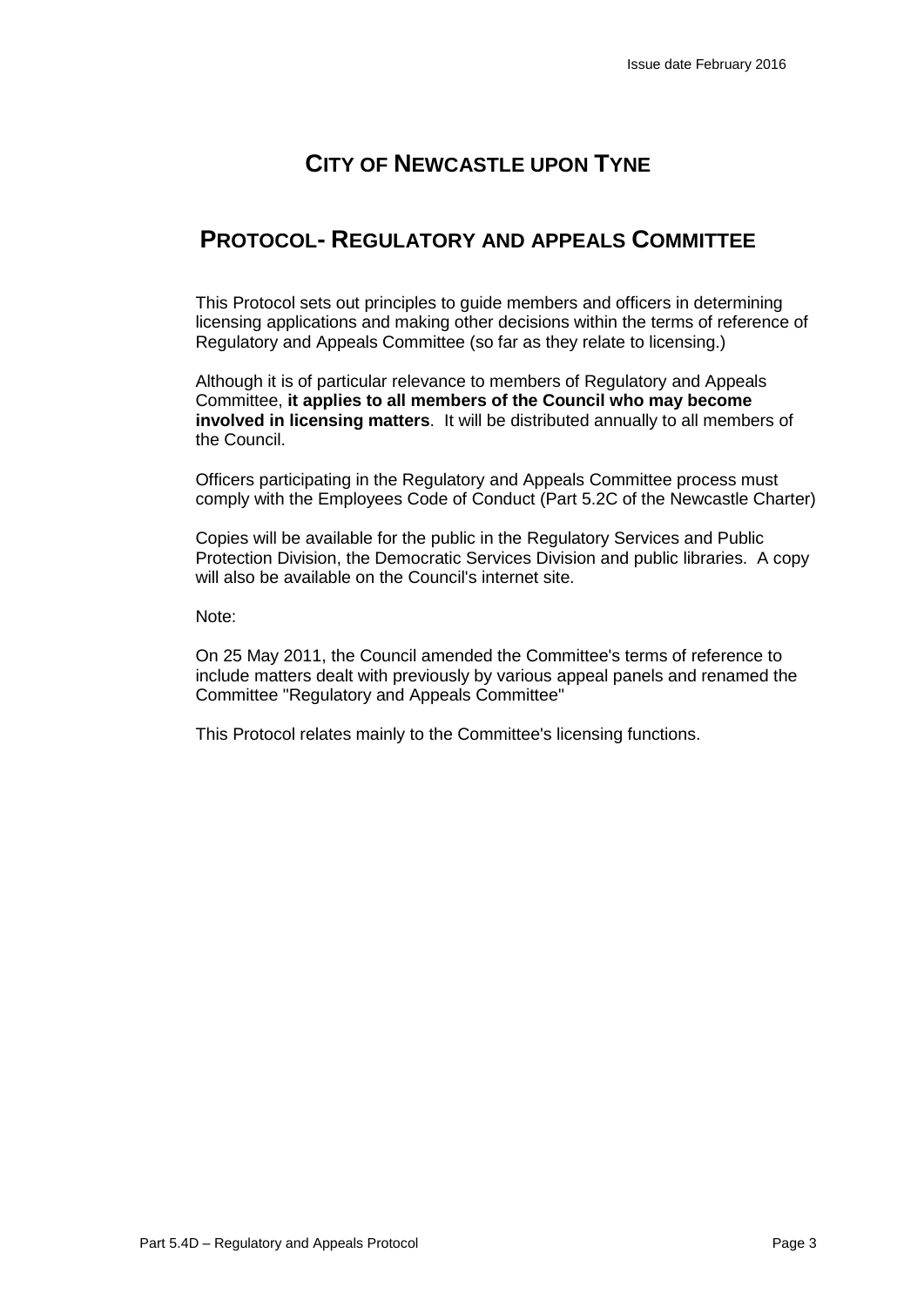## **CITY OF NEWCASTLE UPON TYNE**

### **PROTOCOL- REGULATORY AND APPEALS COMMITTEE**

## **CONTENTS**

**INTRODUCTION INTERESTS OF THE WHOLE COMMUNITY PARTICIPATION OF MEMBERS POLITICAL GROUP MEETINGS ANNUAL RETURN DEBATE ATTENDANCE OF THE PUBLIC GENERAL PROCEDURES FOR HEARINGS ORDER OF SPEAKING FOR CONDUCT OF HEARINGS NATURAL JUSTICE LOBBYING HOSPITALITY MEETINGS WITH INTERESTED PARTIES STATUTORY DUTIES PRESS COMMENTS SCRUTINY BREACHES**

**APPENDIX A - CONTACT OFFICERS APPENDIX B - ANNUAL RETURN APPENDIX C - GUIDANCE ABOUT LOBBYING**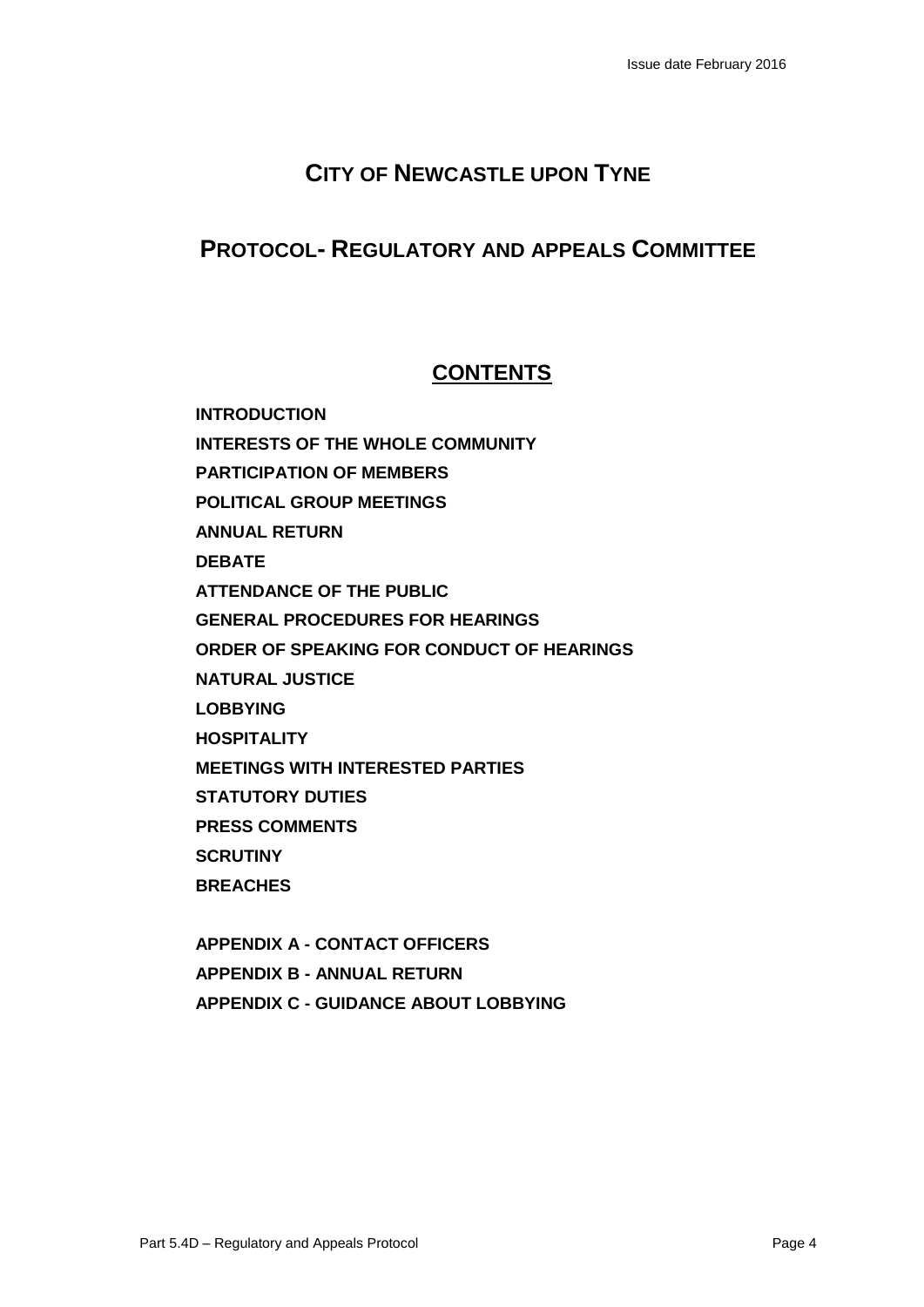#### **CITY OF NEWCASTLE UPON TYNE**

#### **PROTOCOL- REGULATORY AND APPEALS COMMITTEE**

#### 1. INTRODUCTION

The Regulatory and Appeals Committee has a very important role to play in the life of the City. It determines licensing applications under many different statutory regimes - from taxi licences to street trading and many others. The decisions are very important to the applicants since they can affect their ability to earn their living and can have serious financial consequences. But the role is also important for the wider community because of the impact on health and safety, the local community and competing economic interests.

This protocol contains guidance for members of the Regulatory and Appeals Committee. If members are uncertain about the application of the Protocol, they should seek guidance from officers, preferably in advance of any meeting. (Appendix A contains a list of current contact officers).

#### 2. INTERESTS OF THE WHOLE COMMUNITY

- Members of Regulatory and Appeals Committee should determine licensing matters in the interests of the whole community of the City.
- All applications should be determined with regard to the relevant legislation and guidance.
- Members of Regulatory and Appeals Committee should not prejudge licensing applications nor do anything that may reasonably be taken as giving an indication of having prejudged licensing applications.
- All other members should have regard to these principles when dealing with licensing matters and must avoid giving an impression that the Council may have prejudged the matter.

#### 3. PARTICIPATION OF MEMBERS

- (i) Members must consider carefully whether it is right for them to participate in a matter before the Committee. There are two elements to this:
	- (a) where they have personal and non-participatory interests
	- (b) where members of the public may feel that the member will not be able to approach matters with an open mind and consider the application on its own merits.

While this Protocol seeks to guide Members each situation will be different and Members should seek guidance from Officers.

#### Personal and non-participatory interests

(ii) Members must comply with the provisions regarding personal interests and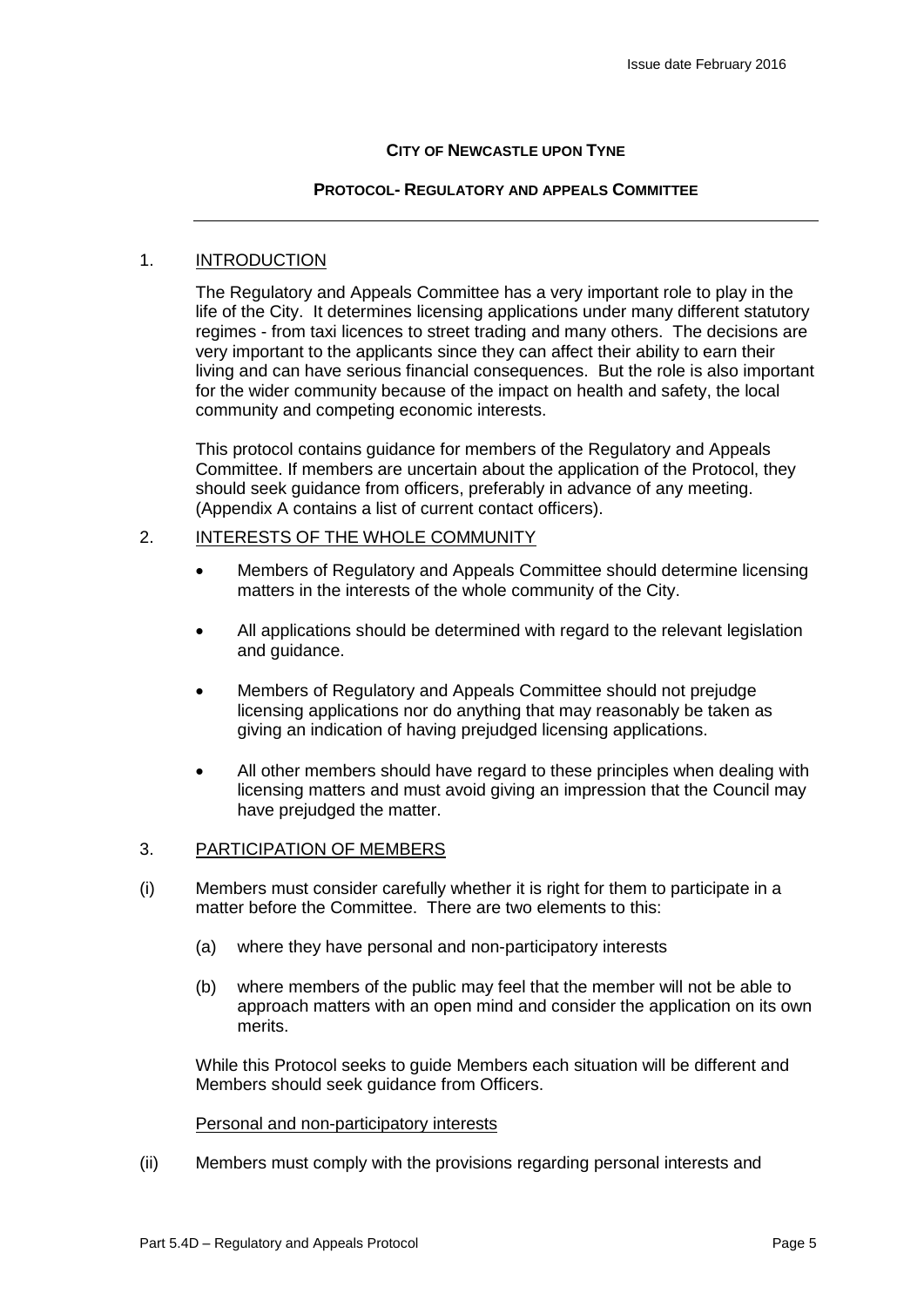non-participatory interests set out in Parts 2 - 4 of the Code of Conduct for Members (Part 5.2A of the Newcastle Charter).

In particular, members must be mindful that if they have a "non-participatory interest" as defined in the Members' Code of Conduct, they must withdraw from the meeting and take no part in the matter.

#### (iii) Pre-judgment

Section 25 of the Localism Act 2011 provides that:

"A decision maker is not to be taken to have had, or to have appeared to have had, a closed mind when making the decision because:

- a) the decision-maker had previously done anything that directly or individually indicated what view the decision maker took, or would or might take, in relation to a matter, and;
- b) the matter was relevant to the decision".

The key point is that by the time the member considers the application they must have an open mind and appear to have an open mind when determining the application.

While the Code of Conduct for Members provides guidance as to personal and non-participatory interests which may affect a member's ability to take part in the decision-making process, members may have other interests which may influence their decision which will not amount to personal or non-participatory interests for the purposes of the Code. In order to maintain the integrity of the licensing system, members should be careful to ensure that such interests do not unduly influence their decisions. Examples of such interests are:-

- from ward concerns
- **•** from membership of other Committees of the Council
- from membership of other public or community bodies
- from membership of voluntary associations and trusts (including where appointed by the Council)
- from a connection with a particular policy initiative of the Council.
- from membership of clubs, societies and groups
- from hobbies and other leisure interests
- from employment or professional concerns

Such interests may mean that a Member is involved with a licensing application before the matter comes before the Regulatory and Appeals Committee. Such involvement need not on its own debar a member from participating in making the licensing decision when the matter is considered by Regulatory and Appeals Committee providing that the member has not already decided how they will vote on the matter before the Committee. Members should, however, always consider carefully whether in any particular case they can reasonably be seen to approach the application on its own merits and with an open mind. If the member considers that this is not possible, the member should withdraw from consideration of that item.

As a minimum, the integrity of the licensing system requires openness on the part of members; it must operate fairly and be seen to operate fairly.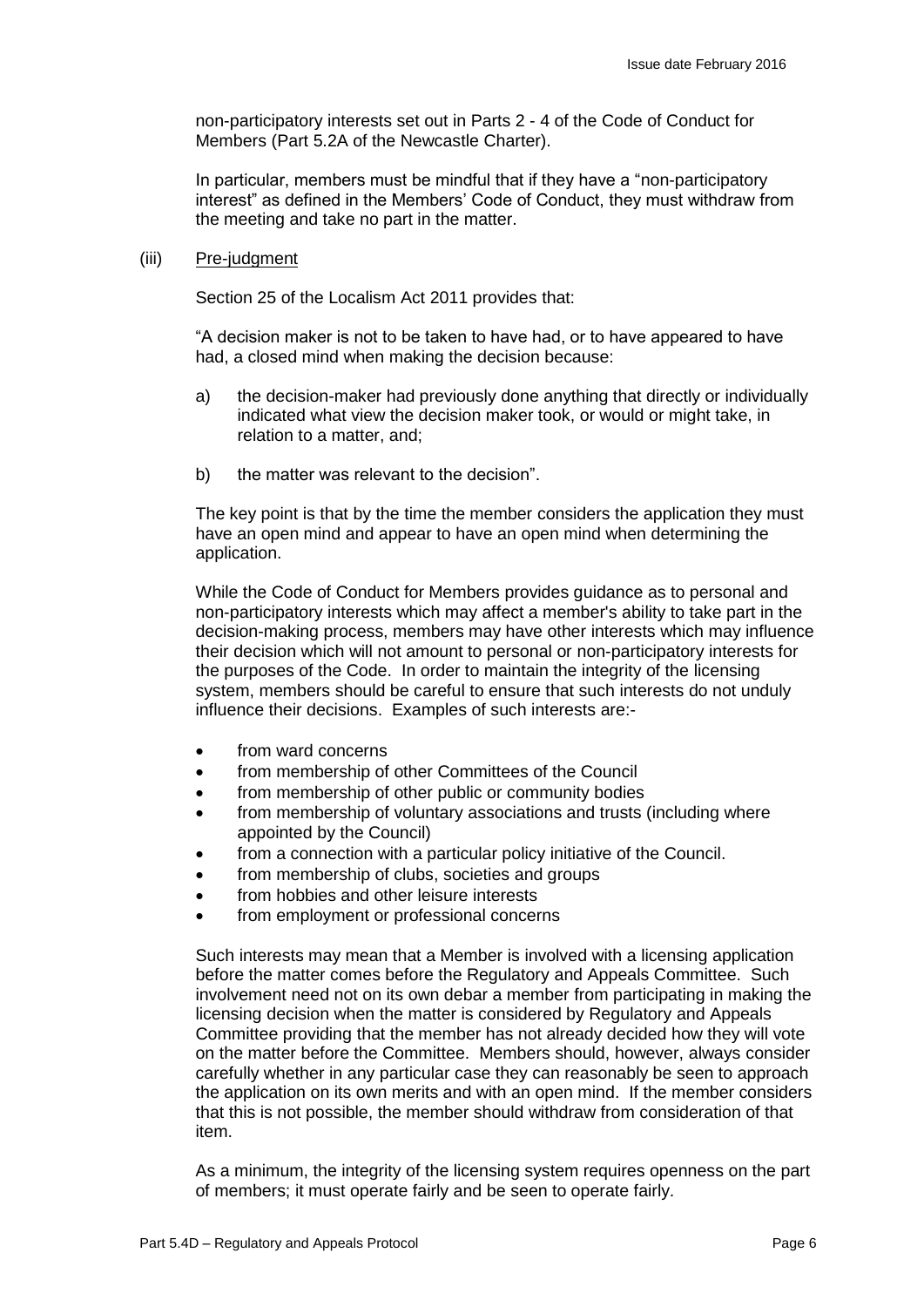#### 4. POLITICAL GROUP MEETINGS

Members of Regulatory and Appeals Committee must not base their decision on any discussion that may have taken place in a political group meeting. To do so would mean that Members have not come to the Committee meeting with an open mind, and that they may have been influenced by group discipline rather than the merits of the case. The Ombudsman has found maladministration in cases where members have been influenced by political group decisions in deciding planning applications, and the same principles apply to licence applications.

#### 5. ANNUAL RETURN

#### **Members of Regulatory and Appeals Committee and officers who attend Regulatory and Appeals Committee regularly should complete the Annual Return in the form set out in Appendix B.**

#### DEBATE

- 6. Only members of the Regulatory and Appeals Committee can take part in the decision making.
- 7. All members of the Council have the right to attend meetings of Regulatory and Appeals Committee under the Council Procedure Rules, and to speak at the meeting with the agreement of the Chair. The agreement of the Chair should normally be obtained before the meeting. Such members may not remain if the Regulatory and Appeals Committee goes into private session to consider their decision. Where a member wishes to speak in support or opposition to the application, they shall comply with any procedural rules about representations and ideally, in the interests of fairness to all the parties, should provide details of their representations in advance so that they can be included in the agenda. This is to enable them to be circulated to all parties.
- 8. Members of Regulatory and Appeals Committee must:-
	- (a) listen to all arguments for and against an application and weigh them up carefully before deciding whether to support or oppose a particular application.
	- (b) make sure that they are not swayed by arguments which are not directly related to the merits of the application.

#### ATTENDANCE OF THE PUBLIC

9. The Committee shall decide whether to deal with matters in public, having regard to the Access to Information Procedure Rules (Part 4B of the Newcastle Charter) and the Human Rights Act 1998.

#### GENERAL PROCEDURES FOR HEARINGS

- 10. The following procedural requirements shall be followed at all times;
	- (a) Any requests for hearings shall be made to the Director of Regulatory Services and Public Protection.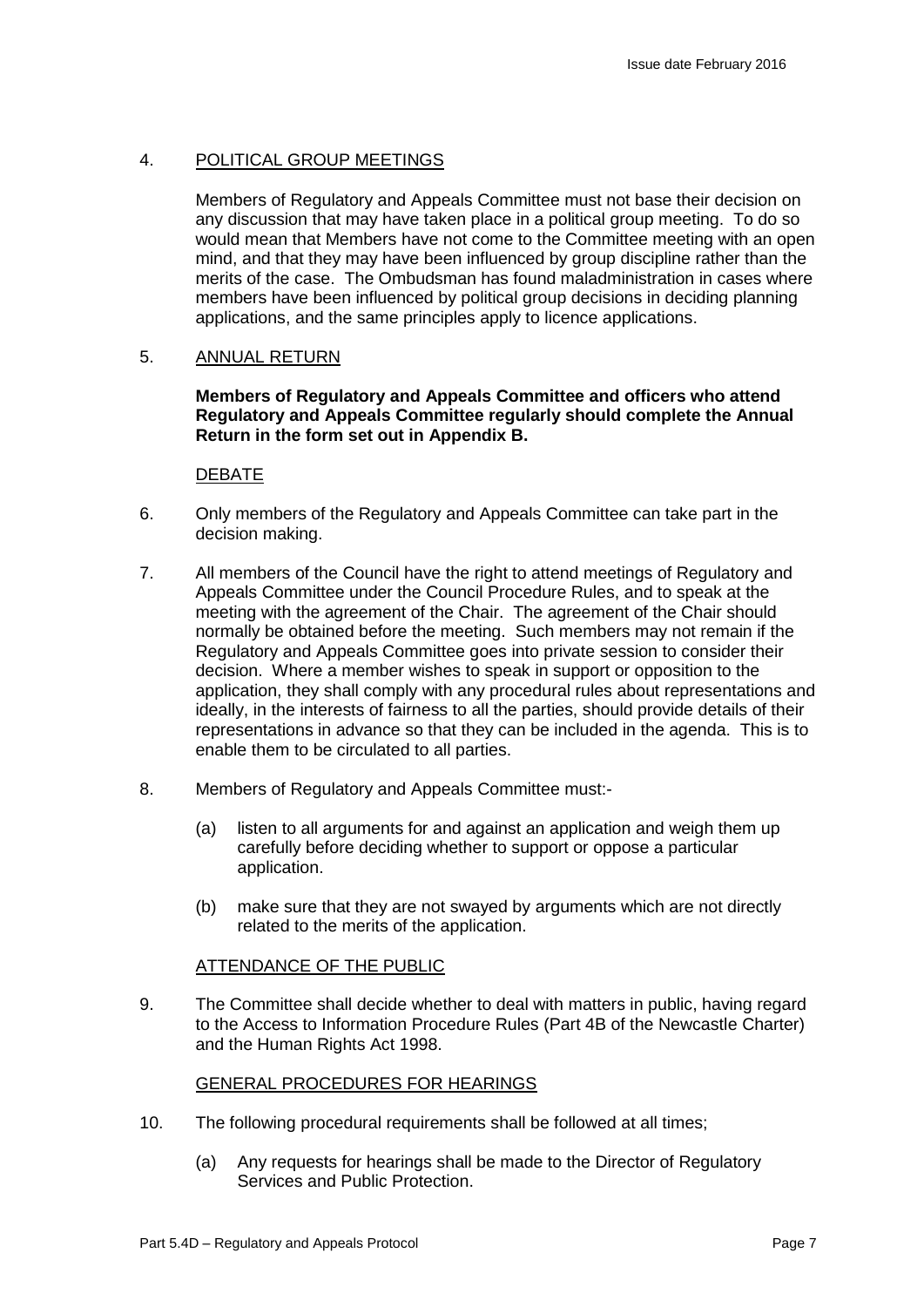- (b) As a general rule, there shall be no firm recommendation from officers on the agenda.
- (c) A solicitor, counsel, professional adviser, friend or relative may represent a person who is allowed to attend and make representations.
- (d) The process and order of procedure shall be as follows:

#### ORDER OF SPEAKING FOR CONDUCT OF HEARINGS

- 11. The Order of speaking for hearings shall be as follows:
	- a) Chair to open the meeting.
	- b) Chair to introduce persons as appropriate, to identify officers generally, and to ask applicants and representatives to identify themselves.
	- c) Advising Officer may introduce the matter.
	- d) The Applicant may present, with or without witnesses, and may be questioned through the Chair by Members, Objectors and Officers.‡
	- e) Officers, the police, fire authority and other statutory objectors may present, with or without witnesses, and to be questioned through the Chair by members, the applicants, officers and objectors. ‡
	- f) Any Objectors may present, with or without witnesses, and to be questioned through the Chair by Members, Officers and the applicants. ‡
	- g) Applicant to have the right of final reply.
	- h) All evidence/statements to be made in the presence of all parties, unless a party voluntarily excuses themselves from the proceedings.
	- i) Regulatory and Appeals Committee Members shall restrict themselves to questions and not engage in discussion or comment until they are considering their decision.
	- j) The Regulatory and Appeals Committee may adjourn the hearing where it considers it necessary to ensure a fair hearing.
	- k) The Regulatory and Appeals Committee may resolve to decide in private session. If it becomes necessary to recall any party for additional information, all parties shall be invited to return to the room.
	- l) Decision, together with reasons, to be confirmed in writing as soon as possible thereafter.

‡Note: Applicants and objectors shall not be allowed to cross examine each other.

#### NATURAL JUSTICE

12. There are two elements to natural justice: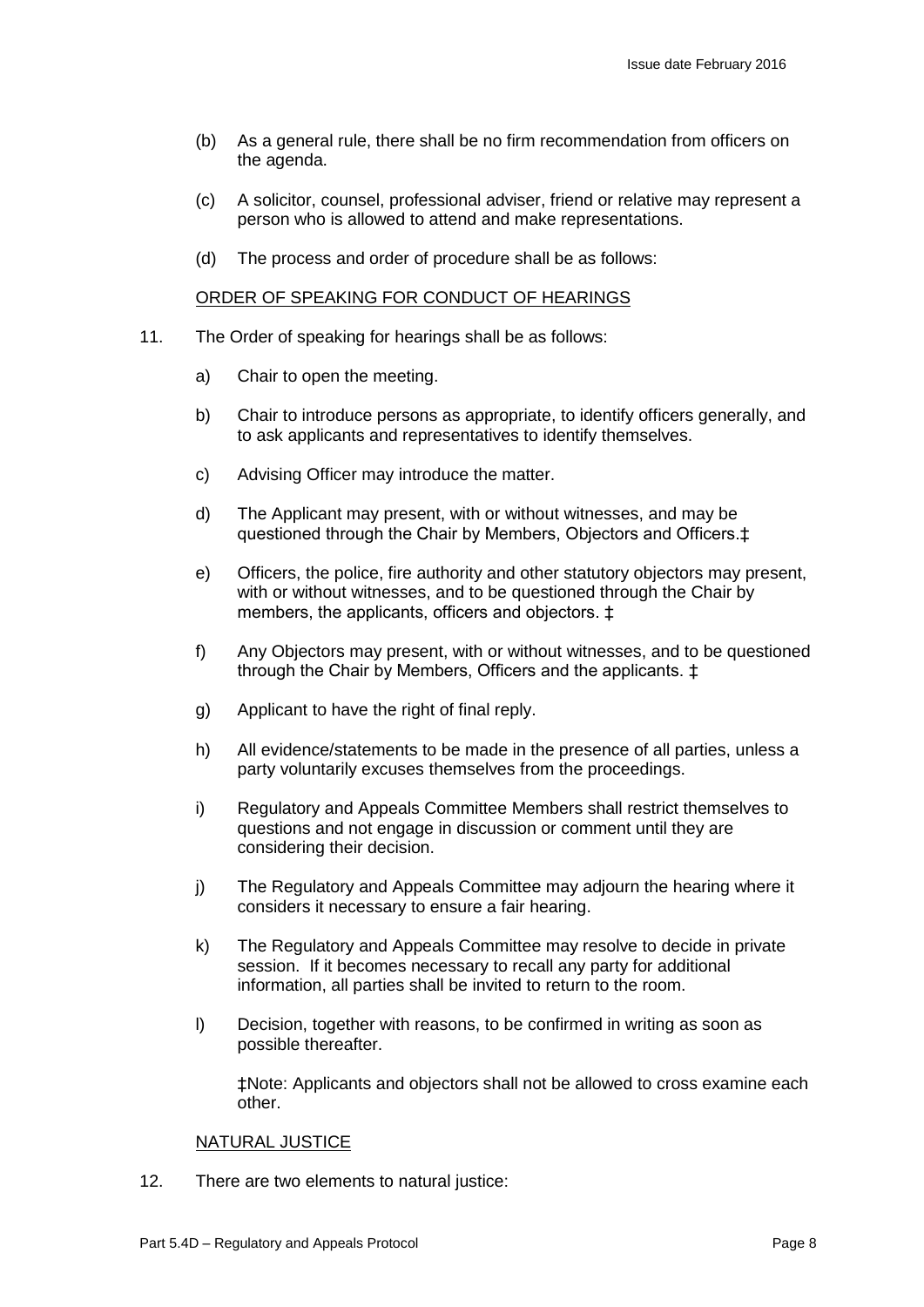#### (a) Fairness

- (i) When Regulatory and Appeals Committee is considering an application, the applicant will be given an opportunity to put his/her case before the Regulatory and Appeals Committee. If the applicant or his/her representative does not attend, the Regulatory and Appeals Committee may in its discretion proceed in the applicant's absence taking into account all the circumstances.
- (ii) Any person who has duly objected may be allowed a hearing at the Chair's discretion.
- (iii) Where possible, all documentation to be considered by the Regulatory and Appeals Committee will be made available in advance in accordance with the Access to Information Procedure Rules (Part 4B of the Newcastle Charter).
- (iv) All Members of the Regulatory and Appeals Committee shall be present throughout the consideration of a particular application. Where a Member arrives late or leaves the room once consideration of the matter has started, that Member shall play no part in the decision-making process for the particular application. Where an application is adjourned it shall be heard by the same Members only, and no others.

#### (b) Prevention of Bias

- (i) The rules about personal and non-participatory interests set out in Parts  $2 4$  of the Code of Conduct for Members (Part 5.2A of the Newcastle Charter) shall be firmly applied. Members are also referred to the guidance about prejudgement in paragraph 3.
- (ii) If the Regulatory and Appeals Committee moves into private session to consider its decision, it should be accompanied only by its Democratic Services Officer, legal adviser and advising officer, all of whom shall have taken no substantive part in the debate, and shall play no substantive part in the decision-making process.
- N.B. There may be specific statutory rules and procedures that the Committee must follow in the case of particular applications.

#### LOBBYING

13. While recognising that lobbying of members has an important role in the local democratic process, this should not prejudice the licensing process. See Appendix C for guidance.

#### **HOSPITALITY**

14. Members should not accept gifts or hospitality from applicants or objectors in connection with their membership of the Regulatory and Appeals Committee as this might reasonably be interpreted as likely to influence a Member's judgement.

In addition, all Members must comply with paragraph 3 of Annex 3 of the Code of Conduct for Members (Part 5.2A of the Newcastle Charter).

If you have received within the previous 3 years the offer of a gift or hospitality with an estimated value of more than £50 (whether or not you accept the offer)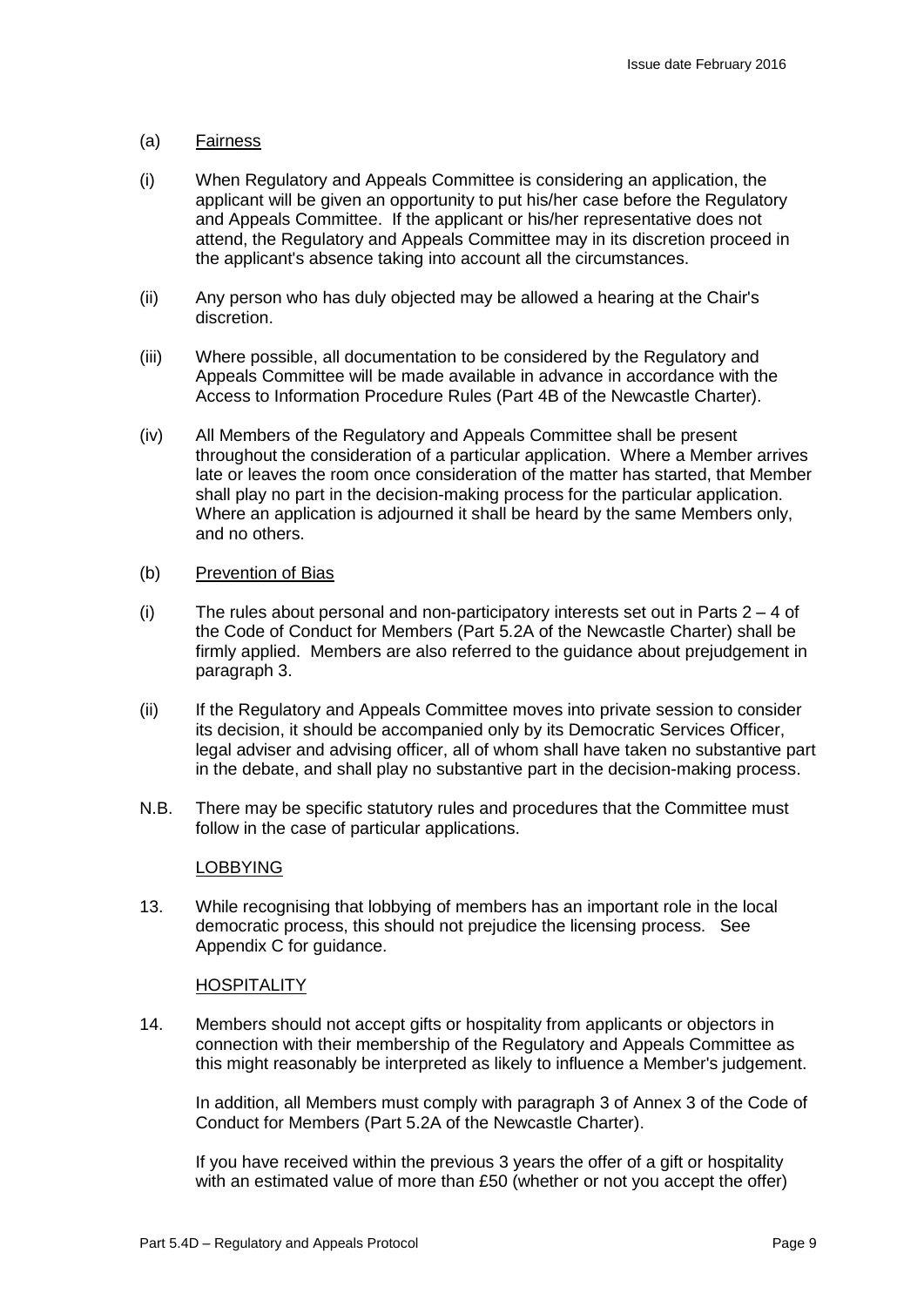from any person, which is attributable to your position as an elected or co-opted member of the Council this will be a registerable personal interest.

All receipts or offers of gifts or hospitality of at least £50 in value must be notified to the Service Manager Democratic Services on behalf of the Monitoring Officer.

#### 15. MEETINGS WITH INTERESTED PARTIES

The main role of Regulatory and Appeals Committee is to decide individual applications which is a quasi-judicial function. The Committee (in conjunction with the appropriate scrutiny committee) also has a role in deciding a policy framework.

The Committee will often find it useful to meet interested parties including members of the trade, resident groups, and the like and to visit premises in the city. While it is proper for the Committee to do this, care must be taken not to prejudice the integrity of the licensing process. The following ground rules will help to prevent this -

- Arrangements for meetings and visits should be approved by the Committee and arranged by officers. Members should not make their own arrangements. If Members are approached direct, they should pass the person concerned on to officers.
- Members should not accept any gift or any hospitality other than light refreshments during such meetings or visits. Any such offer must be registered whether or not it is accepted (see paragraph 14 above). If it is necessary to provide more substantial hospitality, it should be provided for Members by the Council.
- There should be no discussion of individual applications including those that have been determined, those that are pending and those that potentially could arise in the future.
- At such meetings, there should be no one-to-one discussions between Members and others.
- Officers should always be present at such meetings or visits.
- A note should be kept of who attended the meetings or visits, what occurred and an outline of any discussions. A copy should be placed on the relevant directorate file and open to public inspection.
- When dealing with applications, in the interest of openness and fairness, careful consideration should always be given to whether details of such meetings or visits should be given to the parties to the application and/or declared at the meeting. This should be done if a reasonable person might think that the Committee's decision could be affected by the meeting or visit.

#### 16. STATUTORY DUTIES

The Council is subject to a number of statutory duties which it must comply with when carrying out its statutory functions. These will apply to the licensing function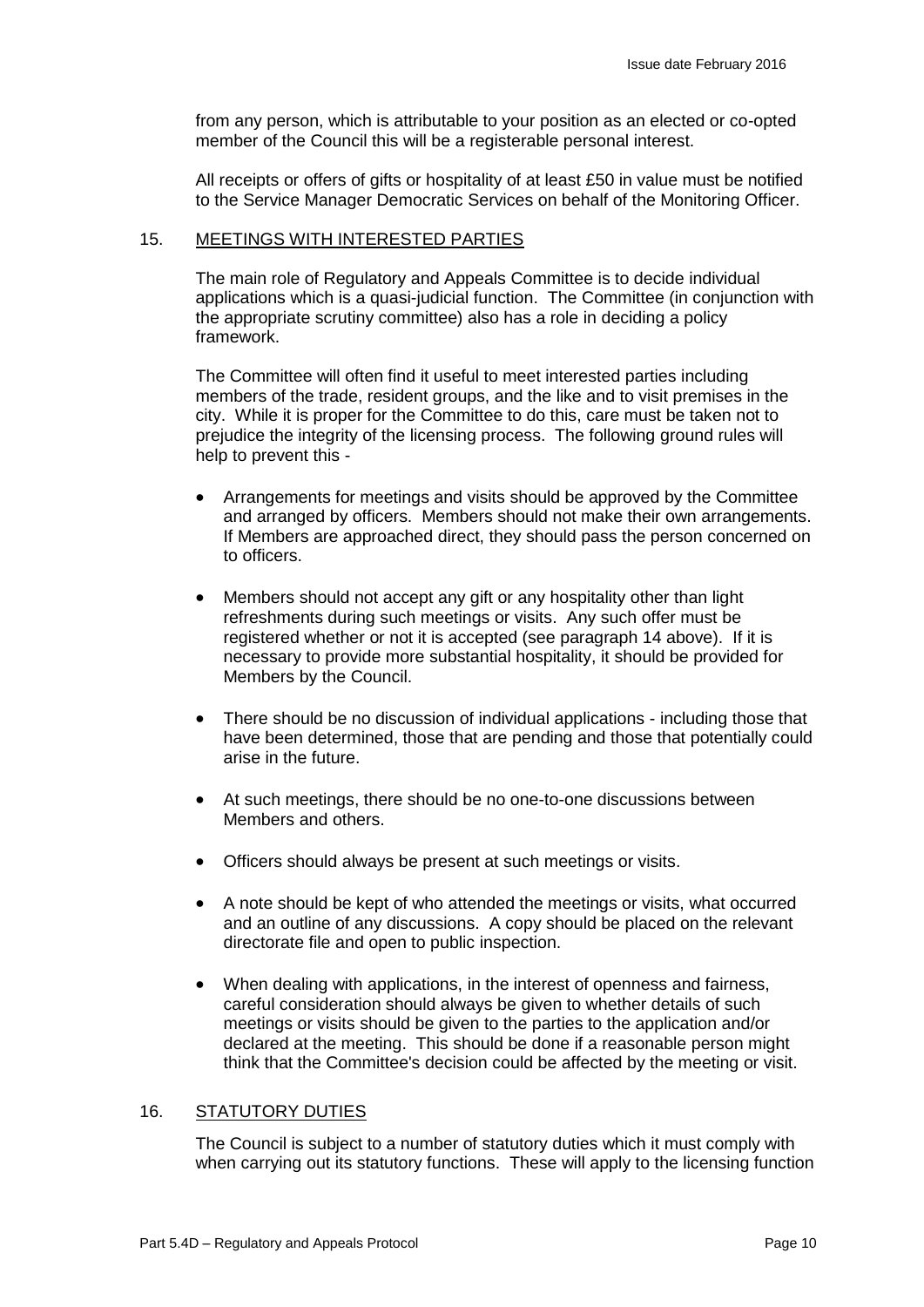except when such matters are clearly immaterial in the light of the particular statutory regime. Examples of these duties include: EQUALITY ACT 2010 – section 149 provides that:

A council must, in the exercise of its functions, have due regard to the need to (1) eliminate discrimination, harassment, victimisation and any other conduct which is prohibited by or under the Equality Act 2010; (2) advance equality of opportunity between persons who share a relevant protected characteristic and persons who do not share it; (3) foster good relations between persons who share a protected characteristic and persons who do not share it.

The above powers relate to the following protected characteristics:

- (a) age
- (b) disability
- (c) gender reassignment
- (d) marriage and civil partnership
- (e) pregnancy and maternity
- (f) race (including colour, nationality and ethnic or national origins)
- (g) religion or belief
- (h) sex
- (i) sexual orientation

HUMAN RIGHTS - section 6(1) of the Human Rights Act 1998 provides that:

"It is unlawful for a public authority to act [or fail to act] in a way which is incompatible with a Convention right".

BEST VALUE - section 3(1) of the Local Government Act 1999 provides that:

"A best value authority must make arrangements to secure continuous improvement in the way in which its functions are exercised, having regard to a combination of economy, efficiency and effectiveness"

CRIME AND DISORDER - section 17(1) of the Crime and Disorder Act 1998 provides that:

"Without prejudice to any other obligation imposed on it, it shall be the duty of a [local authority] to exercise its various functions with due regard to the likely effect of the exercise of those functions on, and the need to do all that it reasonably can to prevent, crime and disorder in its area"

HEALTH AND SOCIAL CARE – section 116B(1) of the National Health Service Act 2006 provides that:-

"[The Council] and each of its clinical commissioning groups must, in exercising any functions, have regard to –

- (a) any assessment of relevant needs prepared by [the Council] and each of its clinical commissioning groups under section 116 [of the National Health Service Act 2006] which is relevant to the exercise of the functions; and
- (b) any joint health and wellbeing strategy prepared by them under section 116A which is so relevant."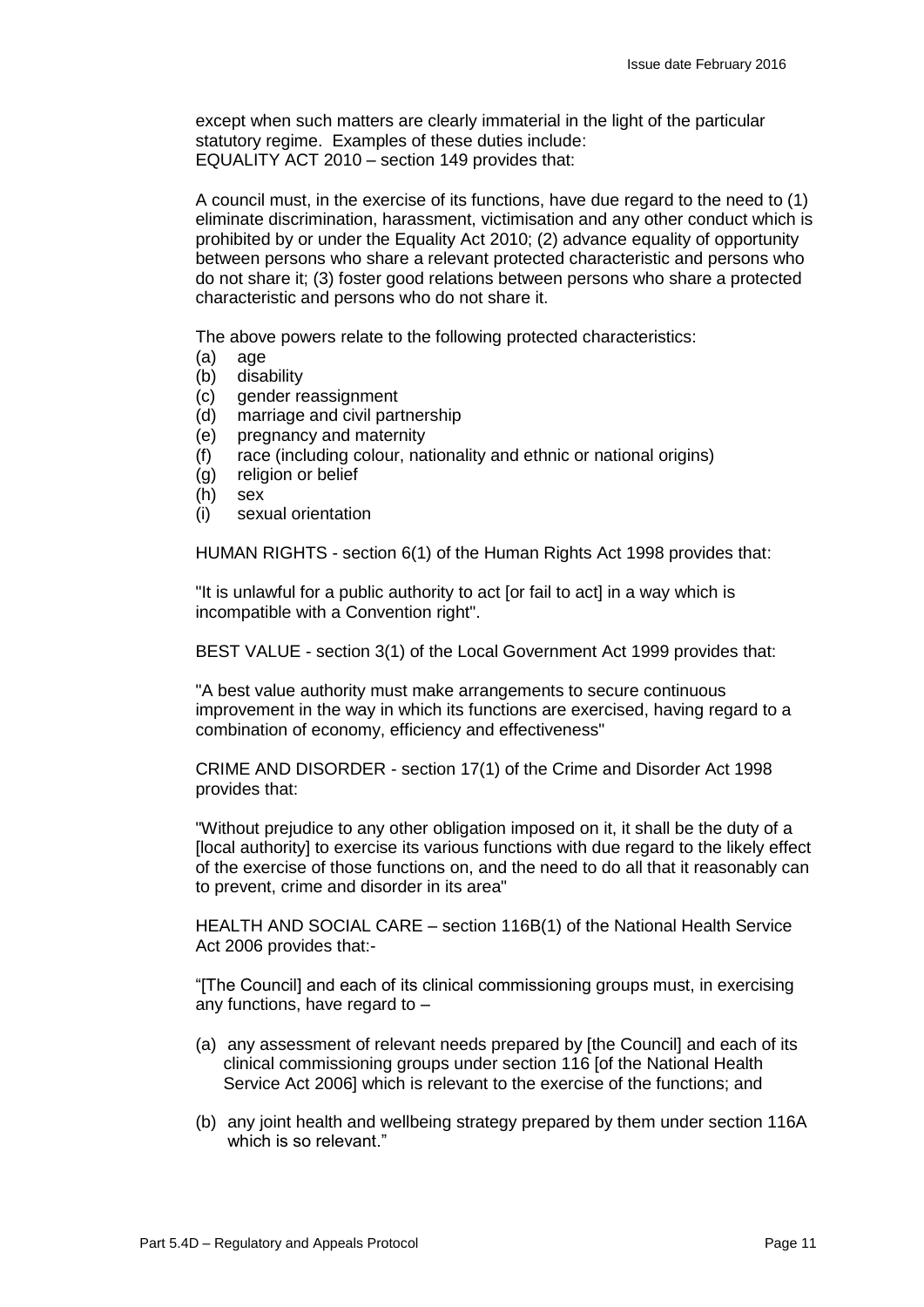#### 17. PRESS COMMENTS

(i) All members should ensure that any contact which they may have with the press should accord with the principles of this Code and should not affect the integrity of the licensing system.

Members should also comply with paragraph 20 in the Protocol - Member/Officer Relations (Part 5.4A of the Newcastle Charter) which is set out in Appendix D.

- (ii) The principles of the code apply to press contact; in particular:-
	- Members of Regulatory and Appeals Committee should ensure that they do not create the impression that they have prejudged the licensing application.
	- All other members should ensure that they do not create the impression that the Council has already pre-judged the licensing application.

#### **SCRUTINY**

18. The role of scrutiny committees is explained in the Scrutiny Committee Procedure Rules (Part 4E of the Newcastle Charter).

The "call-in" procedure allows scrutiny committees to ask executive decisionmakers to reconsider decisions before they are implemented. Under the Local Government Act 2000, this does not apply to non-executive decisions such as those made by Regulatory and Appeals Committee.

Scrutiny committees may review and scrutinise the overall work of Regulatory and Appeals Committee, if it forms part of their agreed work programme. However, statutory guidance from the Secretary of State provides that scrutiny committees should not normally scrutinise individual decisions made by Regulatory and Appeals Committee. In particular, scrutiny committees should not become an alternative to normal appeals procedures. The power to review and scrutinise should normally be used as part of wider policy reviews.

#### **PROTOCOLS**

19. Regulatory and Appeals Committee will from time to time be free to devise its own protocols for dealing with different types of appeals, a copy of which will be held by, and available for inspection from, the Service Manager Democratic Services.

#### **BREACHES**

20. A breach of this Protocol will constitute a breach of paragraph 6 of the Code of Conduct for Members. Complaints about any breach of this Protocol by a Member may be referred to the Monitoring Officer in accordance with the Protocol – Arrangements for dealing with complaints (Part 5.4G of the Newcastle Charter).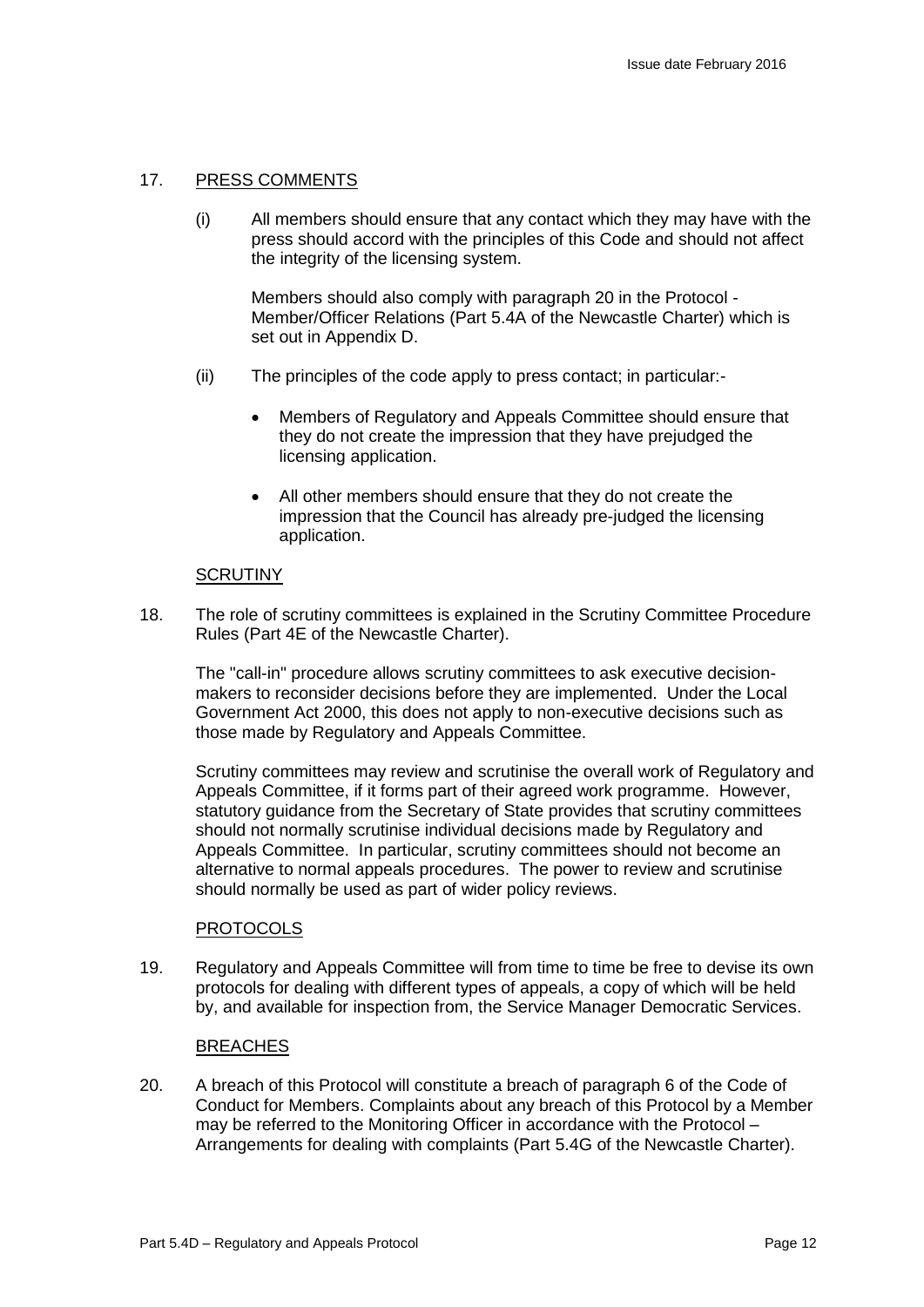| <b>Division</b>                                             | <b>Officer</b>                                                                                                   | <b>Direct</b><br><b>Telephone</b><br><b>Numbers</b><br>switchboard<br>$(0191)$ 278 7878) |
|-------------------------------------------------------------|------------------------------------------------------------------------------------------------------------------|------------------------------------------------------------------------------------------|
| <b>Public Health and</b><br><b>Environmental Protection</b> | Stephen Savage - Director of Regulatory<br>Services and Public Protection                                        | 211 6101                                                                                 |
|                                                             | Jonathan Bryce - Team Manager                                                                                    | 278 3852                                                                                 |
|                                                             | Gerard Smith - Senior Licensing Officer                                                                          | 278 3853                                                                                 |
| <b>Legal Services</b>                                       | Kerry Walker - Solicitor<br>Melanie Bulman - Solicitor<br>Nicola Sacco - Solicitor<br>Joanne Bagshaw - Solicitor | 211 5176<br>211 5156<br>211 5167<br>211 5125                                             |
| <b>Democratic Services</b>                                  | Linda Scott - Service Manager Democratic<br><b>Services</b>                                                      | 211 5159                                                                                 |

#### **APPENDIX A - CONTACT OFFICERS**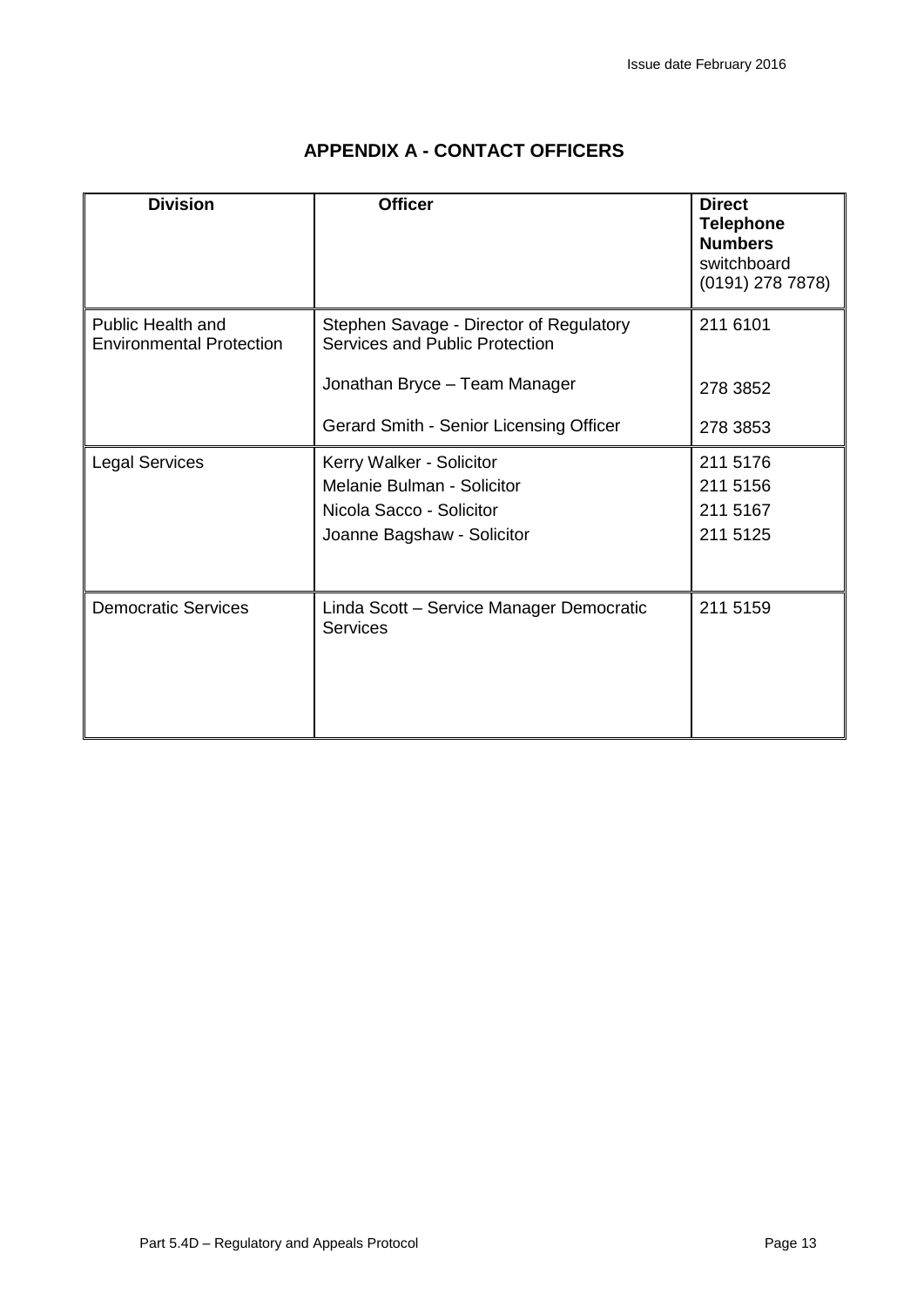#### **APPENDIX B**

#### **ANNUAL RETURN**

#### **REGULATORY AND APPEALS PROTOCOL**

I confirm that I have made all appropriate declarations of interest over the municipal year [ ] to [ ]

OR

I have not had to make any declarations of interest over the municipal year [100000000000000000000000000000000 to

 $\lceil$   $\lceil$   $\lceil$ 

**Manual Community (Signature)** (Signature)

(date)

This form is to be returned to the Service Manager Democratic Services before the end of each municipal year. The forms will be held in the Service Manager Democratic Services' office and open to public inspection.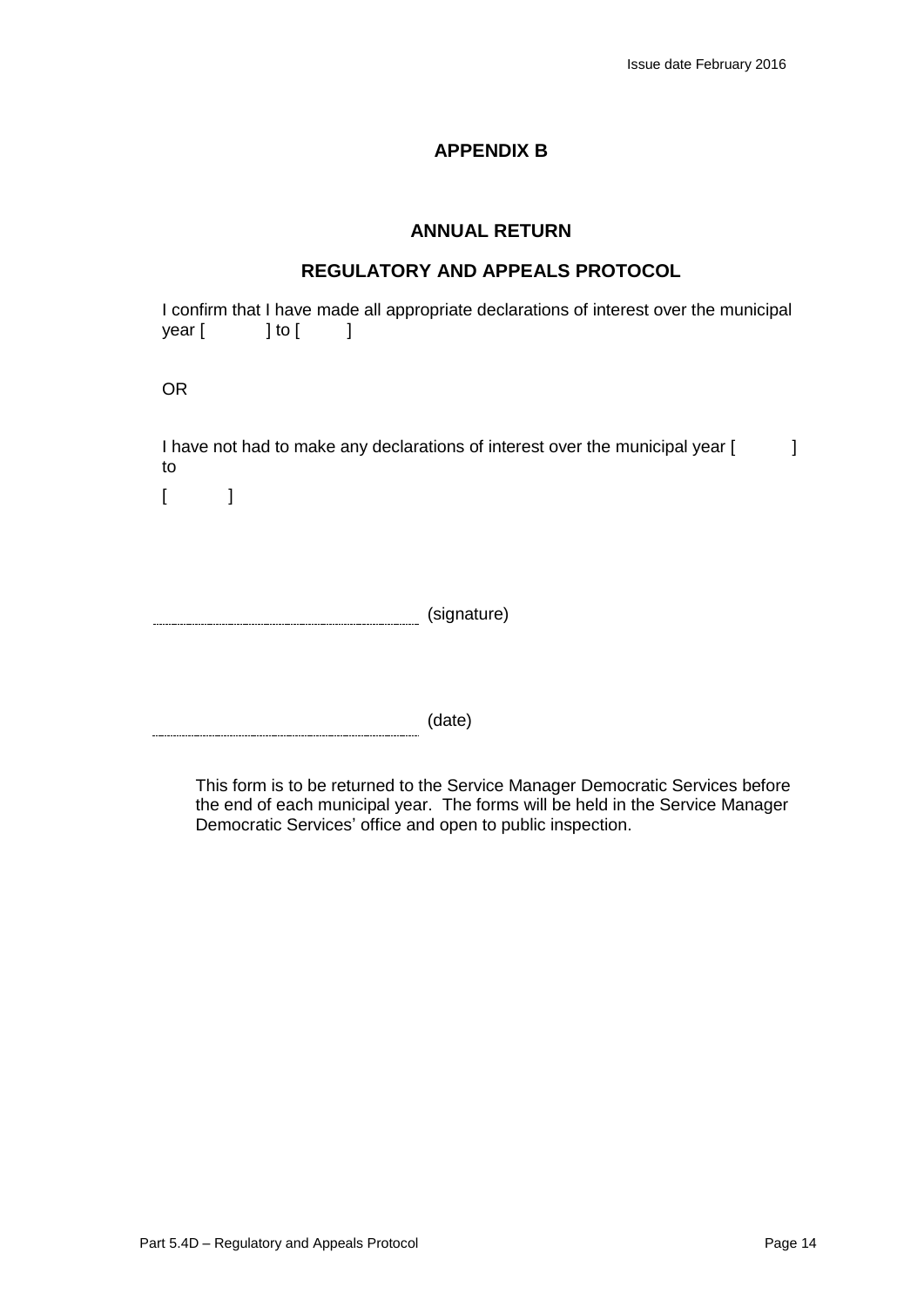#### **APPENDIX C**

#### **GUIDANCE ABOUT LOBBYING**

- (a) Lobbying of Regulatory and Appeals Committee Members:
- (i) A Member of Regulatory and Appeals Committee who is lobbied before the meeting:-
	- May listen to what is being said
	- May give procedural advice e.g. the right to make representations
	- May refer the lobbyist to a colleague who does not sit on the Committee.
	- Should refer the lobbyist to the relevant Licensing Enforcement Officer so that their views can be recorded and included in the report to the meeting.
	- Should not give details of voting intentions or otherwise enter into a commitment to oppose or support the application.
	- Should report all instances of significant, substantial or persistent lobbying to the Director of Regulatory Services and Public Protection.

There is no problem about listening to a point of view. If members of Regulatory and Appeals Committee express an opinion, without hearing the alternative view, it may create the impression that members have pre-judged the matter and will not approach the matter with an open mind on its merits at the Committee.

- (ii) If the question arises of writing letters of objection (or support) to the Director of Regulatory Services and Public Protection it would be more appropriate for these to come from Ward colleagues who are not members of Regulatory and Appeals Committee.
- (iii) Members of Regulatory and Appeals Committee should avoid entering any premises or site in connection with an application unless part of an organised site visit. However, members may sometimes be asked by constituents to visit them in their homes, and on those visits the question of a licence application (or objection or support) may be raised. In such circumstances, members should not give any commitment.
- (b) Lobbying of other members

While recognising that lobbying of members has an important role in the local democratic process, all other members should ensure that their response is not such as to give reasonable grounds for suggesting that the decision has already been made by the Council.

- (c) Lobbying by Regulatory and Appeals Committee members:
- (i) Members of Regulatory and Appeals Committee should not directly or indirectly organise support or opposition, lobby other members, act as an advocate, or put pressure on officers for a particular recommendation or give instructions to officers about any application. Members are also reminded of their obligation under Paragraphs 2 and 3 of the Code of Conduct for Members (Part 5.2A of the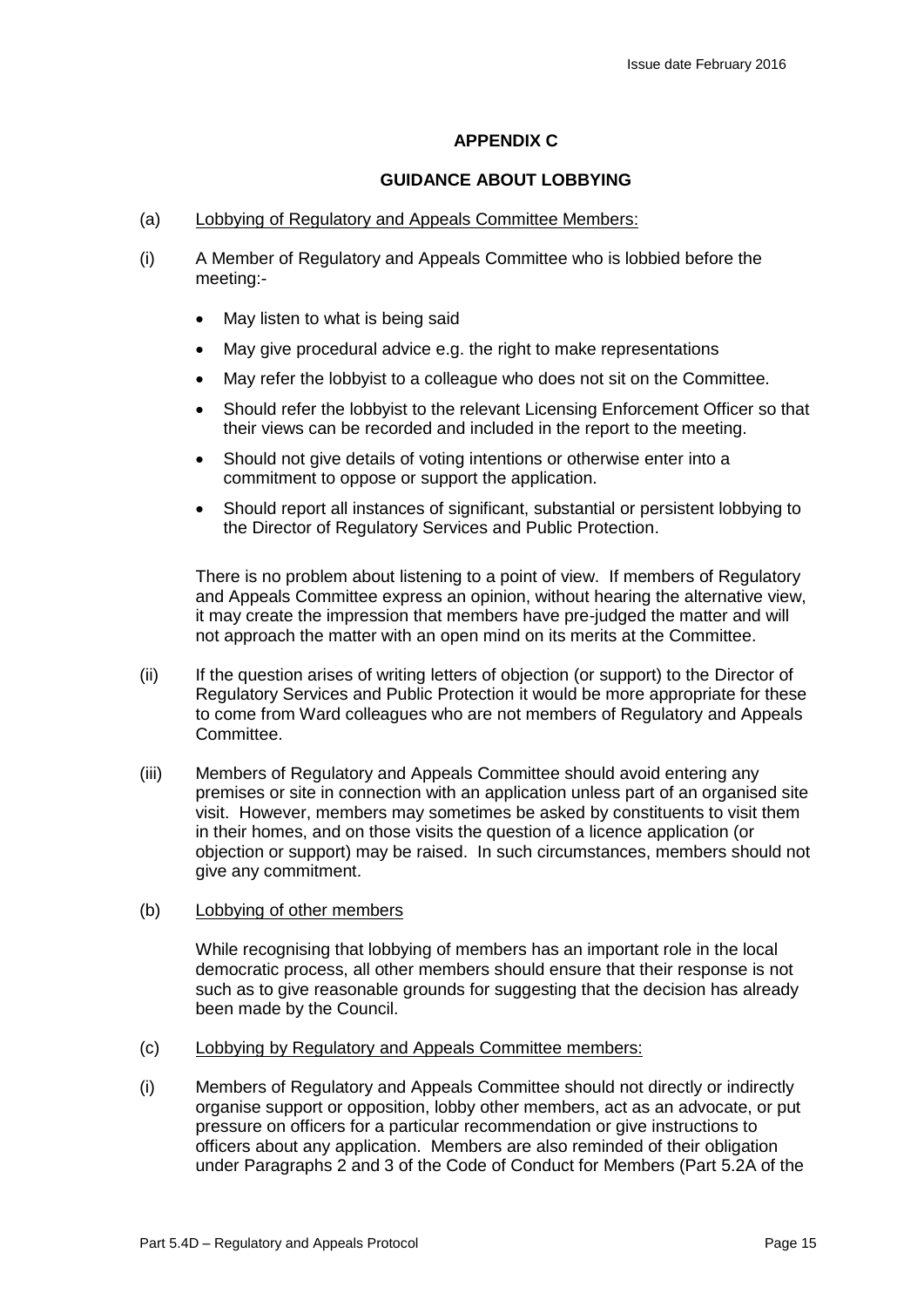Newcastle Charter). An extract from the Code of Conduct for Members is included at Appendix D.

- (ii) If members of Regulatory and Appeals Committee engage in such conduct, it will be apparent that they have prejudged the application and are incapable of dealing with the matter with an open mind. If members find themselves in such a situation, they should withdraw from the Committee for that item.
- (d) Lobbying by other members:
- (i) All other members should generally follow the principle set out in section (c) and do nothing to affect the integrity of the licensing system; in particular, they should not put pressure on officers for a particular recommendation or give instructions to officers about any application. Members are also reminded of their obligation under Paragraphs 2 and 3 of the Code of Conduct for Members (Part 5.2A of the Newcastle Charter). An extract from the Code of Conduct for Members is included at Appendix D.
- (ii) Members should consider carefully what effect on the integrity of the licensing process any action they take may have (such as the circulation of correspondence to members). If members receive correspondence about an application, they should copy it to the Director of Regulatory Services and Public Protection rather than directly to members of Regulatory and Appeals Committee. This ensures that the information appears on the appropriate file.
- (iii) Ward members have a number of important roles in licensing matters :
	- informative making sure that their constituents are aware of licensing matters in the Ward
	- representative making sure that the views of their constituents are brought to the attention of the Council
	- advocacy speaking for those who feel unable to speak on their own behalf.

Care must be taken to ensure that a member's actions are not misunderstood. A number of steps can prevent this:-

- information that is distributed should be factually correct
- where there are competing interests, all views should be represented
- an impression should not be created that the member is conducting a campaign in support or opposition to an application
- other members should not be lobbied.